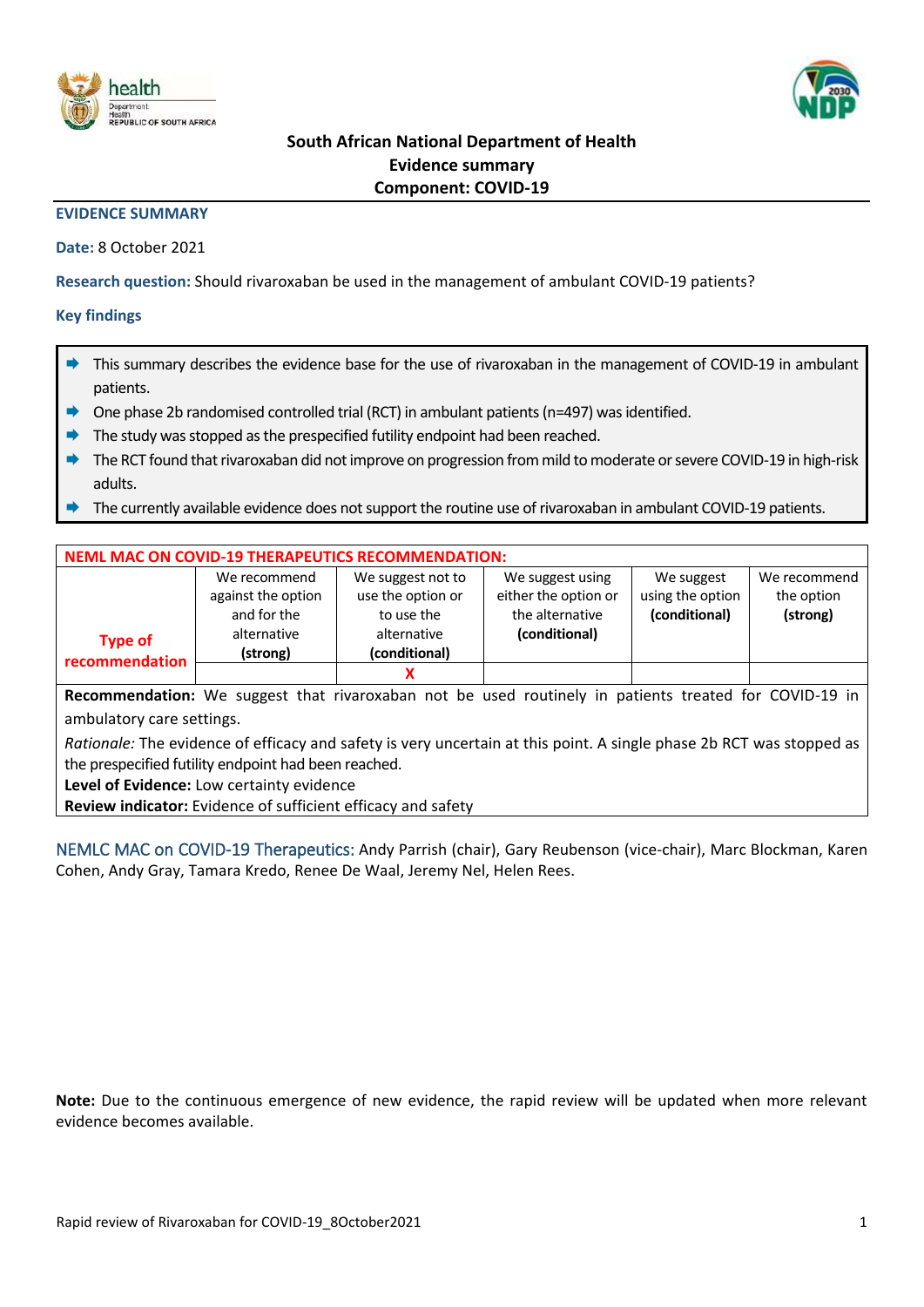### **Background:**

Rivaroxaban is an oral anticoagulant that exerts a direct factor Xa inhibitory effect. It has regulatory approval forreducing the risk of thromboembolic phenomena in atrial fibrillation and for the treatment of deep vein thrombosis and pulmonary embolism. Additionally, it is approved to reduce the risk of major cardiovascular events in patients with coronary artery disease and peripheral arterial disease.<sup>1,2</sup> The local South African Health Products regulatory approval is for the prevention of venous thromboembolism (VTE) in patients undergoing major orthopaedic surgery of the lower limbs.<sup>3</sup>

COVID-19 is associated with coagulation abnormalities, evidenced by increased D-dimer, increased fibrin and fibrin degradation product, longer prothrombin time and longer activated partial thromboplastin time.<sup>4,5,6,7</sup> There is interest in the role anticoagulants could play in preventing progression of COVID-19 disease.

<span id="page-1-0"></span>Use of rivaroxaban in the management of hospitalised patients with severe COVID-19 is included in the updated rapid review of anticoagulants.<sup>8</sup> That rapid review summarised an RCT by Lopes *et al.*, a multicentre open label trial conducted in Brazil, which included 615 participants (intervention = 311, control = 304). Clinically stable patients received oral rivaroxaban, 20 mg once daily (15 mg once daily if reduced creatinine clearance). Clinically unstable patients received subcutaneous enoxaparin 1 mg/kg twice per day, or IV unfractionated heparin at a dose to achieve anti-Xa concentration or partial thromboplastin time targets. Treatment continued to day 30. There was no difference regarding thromboprophylaxis between therapeutic or prophylactic anticoagulation noted in the study. $8,9$ 

A recent (15 September 2021) RCT published by Ananworanich *et al*., on the use of rivaroxaban in non-hospitalised COVID-19 patients triggered this review. 10

#### **EVIDENCE REVIEW:**

An evidence summary rather than a complete rapid review was conducted, as only one phase 2 b randomised controlled trial (RCT) was identified.

#### *Randomised-controlled trial:*

A RCT of rivaroxaban vs. placebo in high-risk adults with mild COVID-19 was conducted at 13 outpatient clinics in 7 US states, and one virtual site (Decentralized Clinical Trial Operating System™) that enrolled participants from 40 states. The Decentralized Clinical Trial Operating System is a telemedicine platform. Participants were recruited through social media. See Table 1 for further details of the study.

Participants were randomized 1:1 to daily oral rivaroxaban 10 mg or placebo (multivitamin tablet) for 21 days and followed to day 35 with a total of 12 telemedicine visits (days 1, 4, 6, 8, 10, 12, 14, 18, 21, 24, 28 and 35). Randomization was stratified by site and symptom duration (<6 days  $v \ge 6$  days). Participants were provided study drug, a thermometer, pulse oximeter, nasal swab test kit and labels, and personal protective equipment at their homes.

The primary endpoints were safety and progression to moderate or severe disease, measured by the Gates Medical Research Institute (MRI) scale and the WHO Ordinal Scale for Assessment of Clinical Status of COVID-19 Patients. The Gates MRI Scale for COVID-19 is an ordinal scale clinical endpoint with standard definitions ranging from 1 (asymptomatic/symptoms similar to pre-COVID status) to 7 (death). Gates MRI scale 3 included symptoms of shortness of breath, tachypnoea (respiratory rate ≥ 20 breathes per minute), or hypoxaemia. Gates MRI scale 4 to 7 includes critically ill status to death.

The primary safety endpoint was the frequency of adverse events (AEs) including Grades 3 and 4, resulting in discontinuation, serious AEs and hypersensitivity and major bleeding events through day 35. The primary efficacy endpoint was the proportion of participants who progressed to moderate or severe disease (Gates MRI scale ≥ 3) by day 28.

At each visit, adverse events, bleeding events and signs and symptoms were recorded. Temperature and oxygen saturation was self-reported. Participants also performed nasal swabs on Days 1, 4, 8, 14, 21, and 28, which were picked up by a courier and sent to the laboratory for PCR testing. Testing was performed sequentially, starting with the day 1 sample, until the last sample was tested, or until viral clearance (two consecutive negative PCR results).

Rapid review of Rivaroxaban for COVID-19\_8October2021 2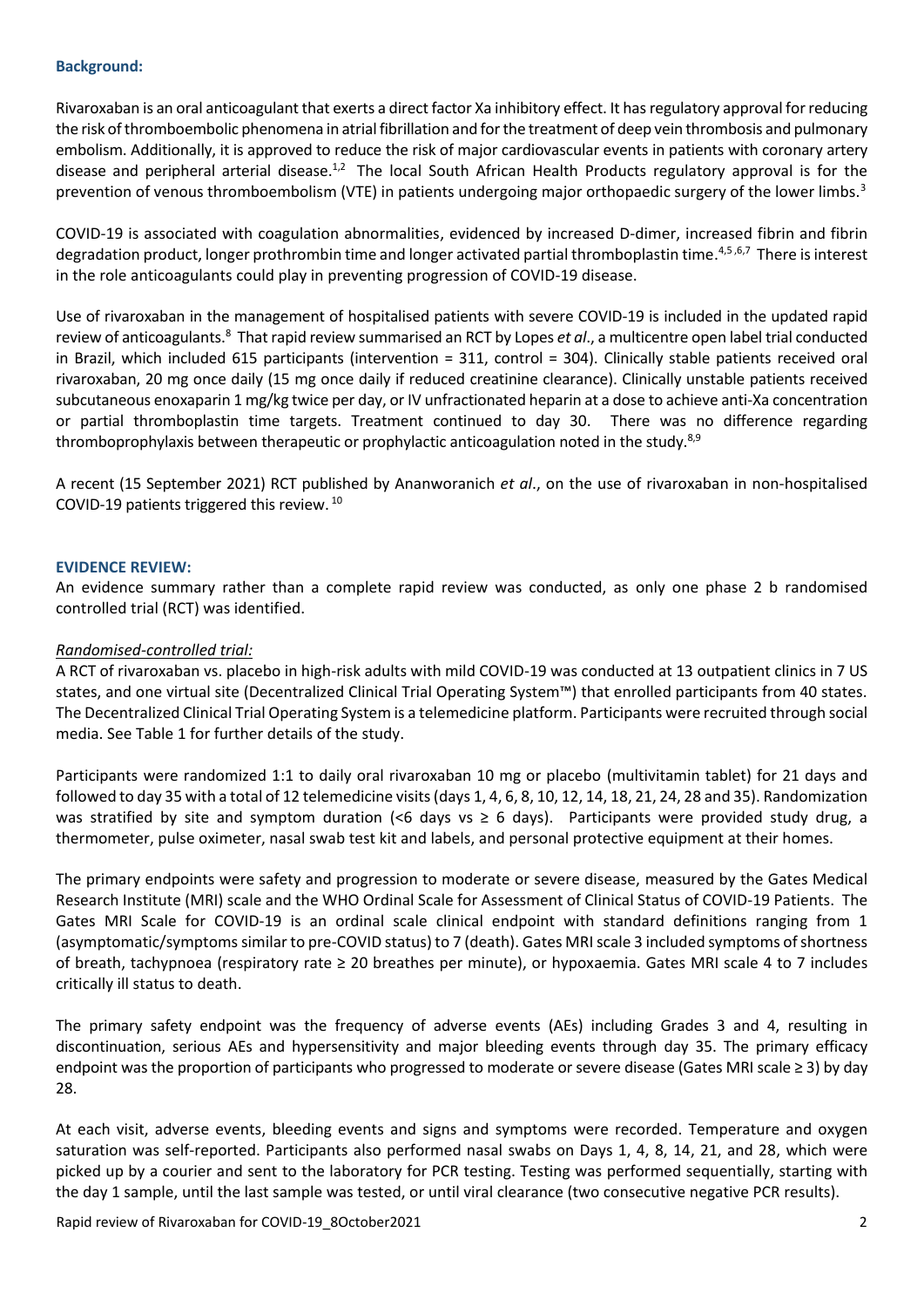The target sample size was 600 participants, but the Independent Data Monitoring Committee recommended early termination of the study because the prespecified futility endpoint had been reached. Most of 497 participants were < 65 years of age (85%, 379/444), female (60%, 267/444), with ≥2 comorbidities (69%, 305/444). Mean study drug exposure was 18.6 days and 82% had ≥75% compliance.

### **Outcomes**

### *Primary endpoints:*

Disease progression: In the intention to treat analysis, progression to moderate or severe disease (Gates MRI scale ≥ 3) occurred in 46/222 (20.7%) receiving rivaroxaban vs. 44/222 (19.8%) in the placebo group, with a risk difference of -1.0 (95% CI, 6.4 to 8.4).

Adverse events: Serious AEs occurred in 2/219 (0.9%) rivaroxaban recipients and in 7/230 (3.0%) placebo recipients. Adverse events resulting in discontinuation of the intervention occurred in 4/219 (1.8%) rivaroxaban and 5/230 (2.2%) placebo participants. No participant experienced hypersensitivity or major bleeding in either group. Clinically relevant non-major bleeding was rare (and included 3 participants with haematuria, and 2 with haemorrhoidal bleeding in the rivaroxaban group (2.3%, 5/219), and 1 participant with rectal bleeding and 1 with blood in the stool in the placebo group (0.9%, 2/230).

### *Secondary endpoints:*

Asymptomatic participants at day 28: Participants reaching Gates MRI scale 1 was classified as asymptomatic. At day 28 the proportion of asymptomatic participants was higher in the rivaroxaban arm (123/192; 64.1%; 95% CI 57.1 to 70.6) than in the placebo arm (105/199; 52.8%; 95% CI 45.8 to 59.6).

### *Other endpoints:*

Progression to hospital admission (ambulant patients): In the intention to treat analysis, proportion with hospitalisation occurred in 3/222 (1.4%) receiving rivaroxaban vs. 7/222 (3.2%) in the placebo group, with a risk difference of 0.43 (95% CI, 0.11 to 1.65).

Mortality: There were no deaths reported during the study period.

### *Guidelines:*

The following guidelines were retrieved:

- 1. *National Institutes of Health (USA) COVID-19 Treatment Guidelines<sup>11</sup>: "*For non-hospitalized/ patients with COVID-19 who are managed as outpatients anticoagulants and antiplatelet therapy should not be initiated for the prevention of VTE or arterial thrombosis unless the patient has other indications for the therapy or is participating in a clinical trial"
- 2. *Australian guidelines for the clinical care of people with COVID-19<sup>12</sup>* recommend against offering routine use of therapeutic anticoagulant dosing in adults with moderate, severe or critical COVID-19; indicating that there is no additional indication for therapeutic dosing for anticoagulants in adults with severe or critical COVID-19 beyond current standard best practice.

### **CONCLUSION:**

In adults presenting with mild COVID-19 with risk factors for progression to severe COVID-19, rivaroxaban did not reduce progression to moderate or severe disease. The currently available evidence does not support the routine use of rivaroxaban in non-hospitalised patients with COVID-19.

**Reviewer(s):** M Reddy, A Gray.

**Declaration of interests:** MR (Better Health Programme, South Africa), AG (Division of Pharmacology, University of KwaZulu Natal) declared no interests in respect of rivaroxaban for COVID-19.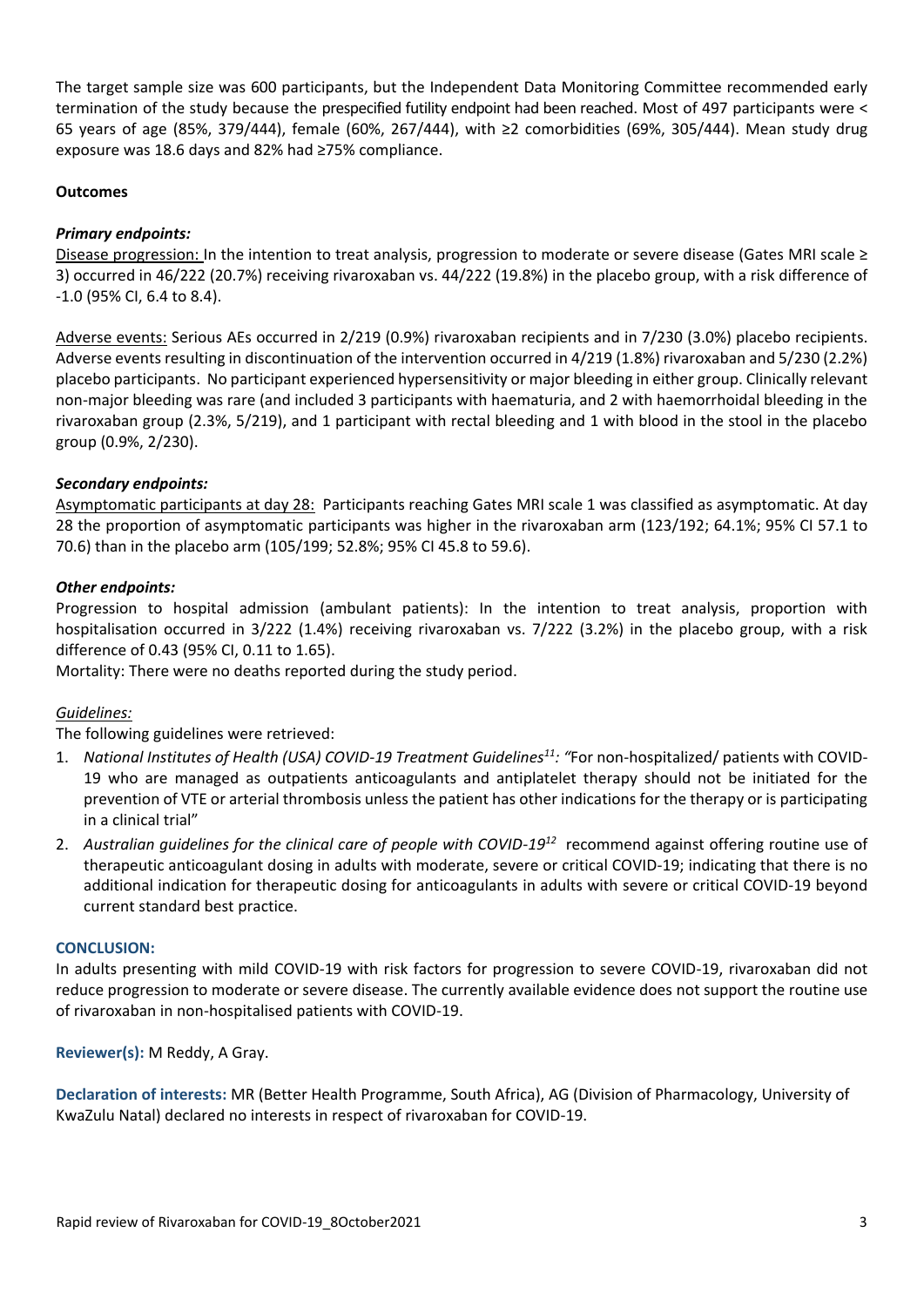## **Table 1: Characteristics of the RCT**

| <b>Citation</b>                                                                                            | <b>Study design</b>                                                                                                                                         | Population (n)                                                                                                                                                                                                                                                                                                                                                                                            | <b>Treatment</b>                                                                                                          | <b>Outcomes</b>                                                                                                                                                                                                                                                                                                                                                                                                                                                                                                                                                                                                                                                                                                                                                                                                                                                                                                                                                                                                                                                                                                                                                                                                                                                                                                                                                                                                                                                                                 | <b>Effect sizes</b>                                                                                                                                                                                                                                                                                                                                                                                                                                                                                                                                                                                                                                                                                                                                                                                                                                                                                                                                                                                                                                                                                                                                                                                                                                                                                                                             | <b>Comments</b>                                                                                                                                                                                                                                                                                                                                                                          |
|------------------------------------------------------------------------------------------------------------|-------------------------------------------------------------------------------------------------------------------------------------------------------------|-----------------------------------------------------------------------------------------------------------------------------------------------------------------------------------------------------------------------------------------------------------------------------------------------------------------------------------------------------------------------------------------------------------|---------------------------------------------------------------------------------------------------------------------------|-------------------------------------------------------------------------------------------------------------------------------------------------------------------------------------------------------------------------------------------------------------------------------------------------------------------------------------------------------------------------------------------------------------------------------------------------------------------------------------------------------------------------------------------------------------------------------------------------------------------------------------------------------------------------------------------------------------------------------------------------------------------------------------------------------------------------------------------------------------------------------------------------------------------------------------------------------------------------------------------------------------------------------------------------------------------------------------------------------------------------------------------------------------------------------------------------------------------------------------------------------------------------------------------------------------------------------------------------------------------------------------------------------------------------------------------------------------------------------------------------|-------------------------------------------------------------------------------------------------------------------------------------------------------------------------------------------------------------------------------------------------------------------------------------------------------------------------------------------------------------------------------------------------------------------------------------------------------------------------------------------------------------------------------------------------------------------------------------------------------------------------------------------------------------------------------------------------------------------------------------------------------------------------------------------------------------------------------------------------------------------------------------------------------------------------------------------------------------------------------------------------------------------------------------------------------------------------------------------------------------------------------------------------------------------------------------------------------------------------------------------------------------------------------------------------------------------------------------------------|------------------------------------------------------------------------------------------------------------------------------------------------------------------------------------------------------------------------------------------------------------------------------------------------------------------------------------------------------------------------------------------|
| Ananworanich<br>et al, 2021 <sup>10</sup><br>Protocol<br>Number:<br><b>Gates MRI-</b><br>COD-01-T01-<br>01 | <b>RCT</b><br>Multiple<br>outpatient<br>clinics & a<br>virtual site<br>(Decentralized<br><b>Clinical Trial</b><br>Operating<br>System™) $-$<br>representing | $n = 497$<br>Inclusion criteria:<br>$\geq$ 18 years of age, with<br>documented positive<br>SARs-CoV-2<br>polymerase chain<br>reaction (PCR) test<br>within 10 days of<br>screening, ≥1 COVID-<br>19 sign/symptom                                                                                                                                                                                          | • Rivaroxaban<br>(10 mg tablet)<br>VS<br>· Placebo (1<br>multivitamin<br>tablet)<br>Total duration of<br>therapy: 21 days | Primary outcomes:<br>• Primary safety endpoint:<br>frequency of adverse<br>events (AEs),<br>discontinuation, serious<br>AEs, hypersensitivity &<br>major bleeding events<br>through Day 35.<br>• Primary efficacy                                                                                                                                                                                                                                                                                                                                                                                                                                                                                                                                                                                                                                                                                                                                                                                                                                                                                                                                                                                                                                                                                                                                                                                                                                                                               | 246 - rivaroxaban & 251- placebo<br>At interim analysis (03/02/21), the<br>Independent Data Monitoring<br>Committee recommended that the study<br>be stopped because this futility boundary<br>was crossed<br>Rivaroxaban vs Placebo, respectively                                                                                                                                                                                                                                                                                                                                                                                                                                                                                                                                                                                                                                                                                                                                                                                                                                                                                                                                                                                                                                                                                              | • Phase 2b study<br>. Published article & protocol with statistical methods<br>were available for data extraction<br>• Sample size small to detect an effect size <35% for<br>disease<br>· Analyses:<br>o ITT analysis (all randomized)<br>mITT (ITT who received $\geq 1$ dose of study drug<br>with mild disease at Day 1<br>Per protocol (PP) population (mITT who did not<br>$\circ$ |
|                                                                                                            | 47 US states<br>Follow-up<br>duration<br>(days): 35<br>Funding: Bill &<br>Melinda Gates<br>Medical<br>Research<br>Institute<br>(Gates MRI)                  | within 7 days of<br>randomization. Mild<br>COVID-19 at screening;<br>high risk for severe<br>COVID-19 (either ≥65<br>years of age,<br>diagnosed with a<br>chronic disease<br>requiring daily<br>treatment (such as<br>diabetes, lung disease,<br>heart disease,<br>hypertension or<br>cancer), or self-<br>reported obesity).<br>Exclusion criteria:<br>Any condition<br>associated with<br>bleeding risk |                                                                                                                           | Primary safety endpoint:<br>endpoint: Progression to<br>• Frequency of Any AEs: n=35/219<br>$\circ$<br>moderate/severe disease<br>(16.0%) vs 36/230 (15.7%)<br>category through Day 28.<br>• Serious AEs: 2/219 (0.9%) vs 7/230<br>Endpoints measured using<br>$(3.0\%)$<br>the Gates MRI scale for<br>• AEs resulting in discontinuation of<br>assessment of Clinical Status<br>study intervention: 4/219 (1.8%) vs<br>of COVID-19 Patients:<br>5/230 (2.2%)<br>• Hypersensitivity: 0 (0%) - both groups<br>-1: Asymptomatic or<br>• Major bleeding events: 0 (0%) - both<br>symptoms similar to pre-<br>groups<br><b>COVID status</b><br>$-2$ : Mild<br>• Clinically relevant non-major bleeding:<br>5/219 (2.3%) vs 2/230 (0.9%)<br>-3: Moderate or severe<br>-4: Critically ill<br>· Discontinuation: All discontinued study<br>-5: Critically ill with<br>due to clinically relevant bleeding<br>invasive mechanical<br>ventilation or<br>Primary efficacy endpoint: Proportion with<br>extrapulmonary<br>disease progression<br>complication<br>ITT: 46/222 (20.7%) [15.8-26.4] vs<br>$\bullet$<br>-6: Critically ill with Extra-<br>44/222 (19.8%) [15.0-25.5], Risk<br>Corporeal Membrane<br>difference = 1.0 (p=0.78) [-6.4,8.4]<br>Oxygenation (ECMO)<br>mITT (ITT who received ≥1 dose of<br>-7: Death<br>study drug and had mild disease at<br>Day 1): 18/192 (9.4.%) [5.8-14.1] vs<br><b>HIGH RISK</b><br>23/199 (11.6%) [7.7-16.6] Risk<br>difference = -2.2 (p=0.47) [-8.4, 4.0] | deviate greatly from protocol).<br>Safety analysis included participants who had at<br>least 1 dose of study drug.<br>Overall judgement with regards to risk of bias: HIGH<br>. Randomisation: Randomization was conducted &<br>stratified by site & number of days since onset of<br>symptoms. LOW RISK<br>· Selection: Concerns over limited enrollment of<br>participants with the highest risk for COVID-19<br>(elderly, minorities and subjects with comorbidities)<br>due to recruitment via social media and virtual trial<br>design platforms. HIGH RISK<br>· Performance: Protocol indicated that efforts would be<br>taken to blind patients & staff, although if investigated<br>one could identify the active drug due to embossing<br>on the tablet. HIGH RISK<br>· Missing outcome data: n=64 discontinued the study<br>and n=89 discontinued study drug (similar between<br>groups). MODERATE RISK<br>• Measurement of the outcome: Gates MRI scale was<br>not validated. Initiation of study drug might have been<br>delayed by 2 days due to shipping resulting in<br>proportion of participants experiencing negative SARS<br>CoV-2 PCR and/or COVID-19 progression at Day 1.<br>• Selection of the reported results: Trial analysed as pre-<br>specified for the outcomes collected as outlined in the<br>protocol. LOW RISK |                                                                                                                                                                                                                                                                                                                                                                                          |